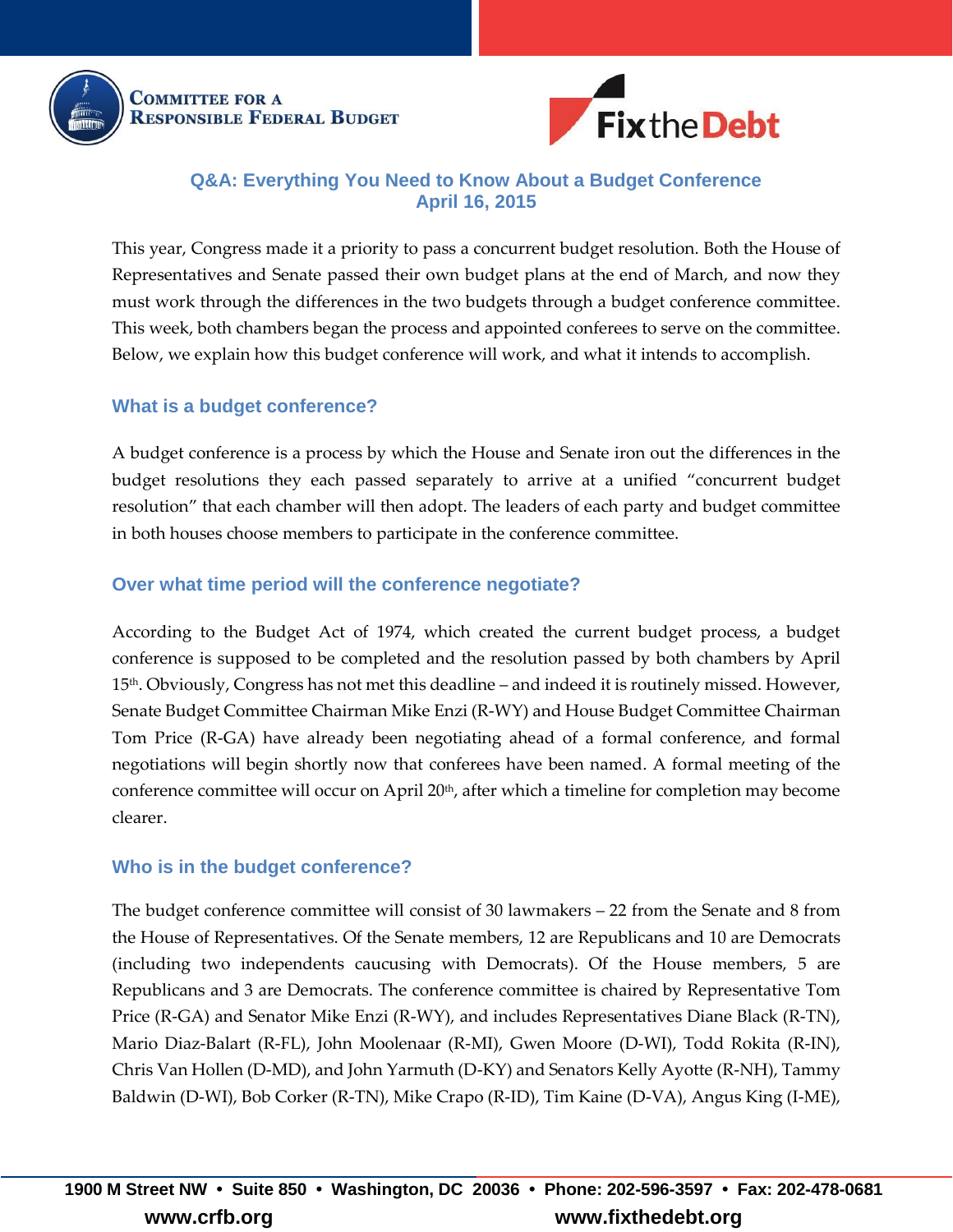Lindsey Graham (R-SC), Chuck Grassley (R-IA), Ron Johnson (R-WI), Jeff Merkley (D-OR), David Perdue (R-GA), Rob Portman (R-OH), Bernie Sanders (I-VT), Jeff Sessions (R-AL), Debbie Stabenow (D-MI), Pat Toomey (R-PA), Mark Warner (D-VA), Sheldon Whitehouse (D-RI), Roger Wicker (R-MS), and Ron Wyden (D-OR).

## **How many people have to agree to the recommendations?**

In order for the conference committee to offer recommendations, the proposal must be agreed upon by a majority of each chamber's representatives to the conference. From a practical standpoint, that probably means all Republican members of the conference committee will need to support the package. Once agreed upon, the budget resolution is sent to the House and Senate for a vote, where a simple majority will be required for passage.

## **What is a concurrent budget resolution?**

A budget resolution is a blueprint outlining intended revenue levels and spending by category for the coming fiscal year as well as future years. It does so by setting the top-line spending and revenue numbers along with various processes to achieve those numbers, but it does not specify exactly how the funds should be spent nor mandate any specific policy changes.

A *concurrent* budget resolution is a budget resolution agreed to by both chambers of Congress. Importantly, while both the House and Senate must vote in support of this resolution, it is not signed by the President and thus not legally binding.

While a budget resolution does not, by itself, carry the force of law, it can establish rules in both chambers of Congress in ways that make future laws easier to enact. A budget resolution can be an important component of any ultimate budget agreement for at least four reasons. First, budget resolutions set the top-line spending levels and establish safeguards preventing those levels from being exceeded. Second, budget resolutions can establish rules governing debate over legislation that impacts the budget. Third, budget resolutions can include a process known as reconciliation that requires the various committees to achieve a certain amount of deficit reduction and removes legislative hurdles (such as the filibuster in the Senate) for legislation that meets the given targets and other criteria. And finally, concurrent budget resolutions can represent an important political agreement between the chambers on future fiscal policy.

# **What cannot be decided in a budget resolution?**

While a budget resolution sets spending limits for committees of jurisdiction and may include instructions for savings that must be achieved, it does not determine the allocation of funds within that limit or dictate how any assumed savings can be achieved. With regards to annual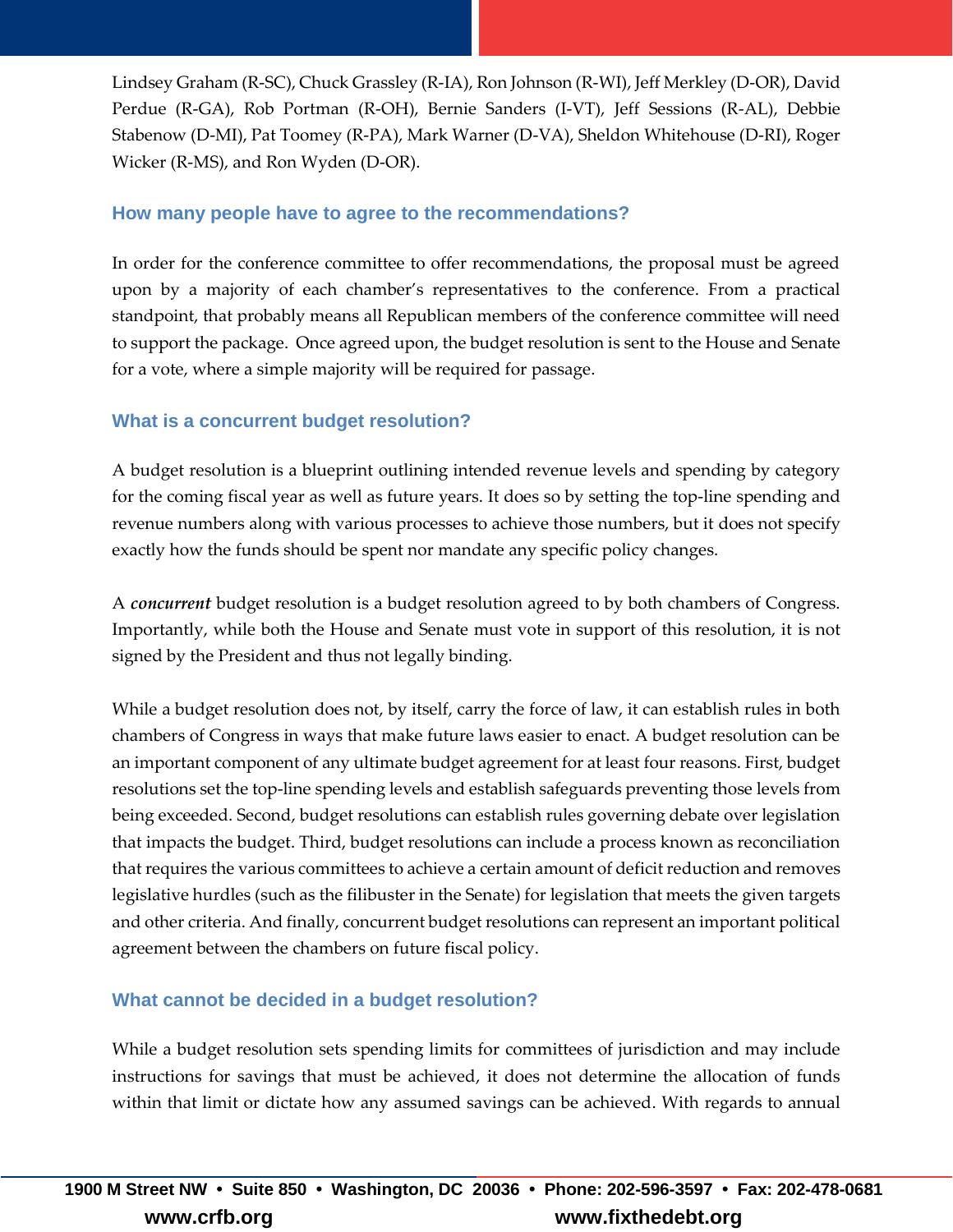appropriated funds, the budget resolution can set top-line numbers but not determine where money is allocated within agencies. With regard to mandatory spending and revenue, the resolution can set targets but cannot specify what policies would achieve these targets.

In addition to not being able to set specific policies, a budget resolution cannot set even top-line numbers when it comes to Social Security or the Postal Service, both of which are considered "offbudget."

Finally, and perhaps most importantly, budget resolutions cannot change actual tax or spending policy nor otherwise change the law.

# **What happens after the budget conference?**

If the conference committee is able to reach an agreement on spending levels, revenue levels, and any reforms or instructions, the final resolution would receive expedited, or "fast track," consideration in Congress. It can pass with only a majority of votes in the Senate as opposed to the 60-vote margin typically needed to overcome a filibuster. After the resolution has been approved by both chambers, the respective appropriations committees may work on funding bills to fit within the spending caps laid out in the budget resolution. In addition, if the budget resolution includes reconciliation instructions, the instructed committees must report legislation that complies with the instructions by the date specified in the budget resolution.

# **When was the last time we had a budget conference?**

The last time a budget conference met was in the fall of 2013, after the agreement ending the government shutdown initiated a conference between the House and Senate budgets. The House budget under Chairman Paul Ryan (R-WI) was substantially different than the Senate budget by Chairman Patty Murray (D-WA). While the conference committee met publicly only once and did not conference a budget resolution, it did result in negotiations between the two chairs. The resulting Bipartisan Budget Act, also referred to as Ryan-Murray, successfully set spending levels for fiscal years 2014 and 2015.

# **When was the last time we had a conferenced concurrent budget resolution?**

The last budget conference that resulted in a concurrent budget resolution passing both chambers took place in April 2009 (the budget resolution for Fiscal Year 2010). At that time, Democrats held majorities in both the House and Senate, so the resolutions were relatively similar. Among other things, the resolution provided reconciliation instructions for what would become the Health Care and Education Reconciliation Act, which was part of the Affordable Care Act.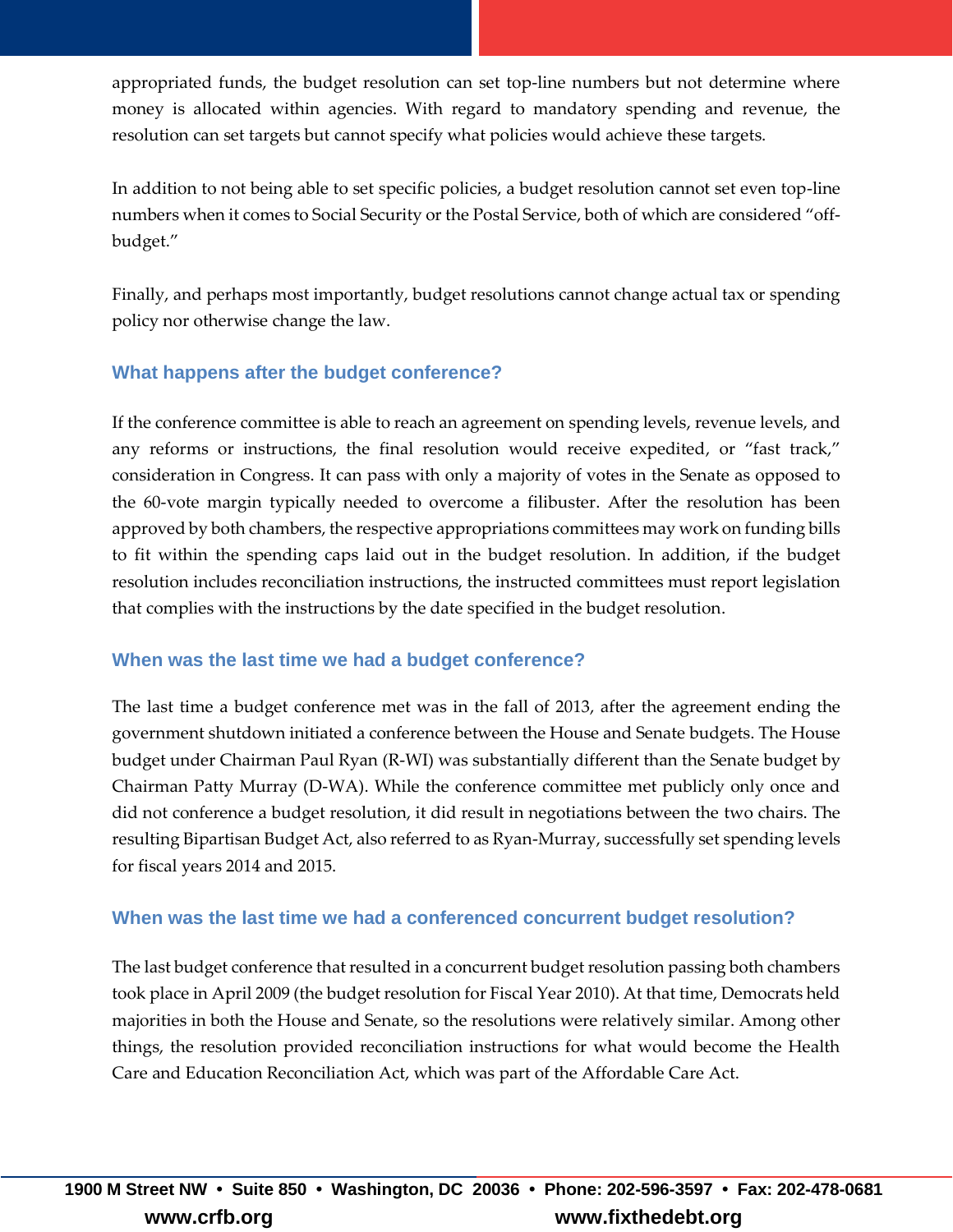#### **Where are the two sides starting from as we enter the new budget conference?**

The budgets passed by the House and Senate are similar in many ways, but there are differences that must be worked out. Some of these differences relate to the proposed spending levels. For example, starting in FY 2017 the House spends much less on non-defense discretionary spending than the Senate and also spends much more on defense discretionary spending. Meanwhile, the House saves less from the Medicare program than the Senate. All told, the House includes \$5.5 trillion of deficit reduction compared to the Senate's \$4.9 trillion, and the House reaches balance in 2024, one year earlier than the Senate's 2025. See "[Debt and Deficits Under the](http://crfb.org/blogs/debt-and-deficits-under-fy-2016-budgets) FY 2016 [Budgets](http://crfb.org/blogs/debt-and-deficits-under-fy-2016-budgets)" for more information.

Arguably much more important than the top-line numerical differences, however, are a number substantive differences between each budget. For example, the Senate budget includes a Deficit-Neutral Reserve Fund for sequester relief whereas the House budget uses Overseas Contingency Operations funding—a type of emergency spending—to provide defense [sequester relief.](http://crfb.org/blogs/sharpening-axe-how-house-and-senate-budgets-handle-sequester) In addition, the House budget provides [reconciliation instructions](http://crfb.org/blogs/reconcilia-what) - a fast track process for savings bills—for every committee with mandatory spending oversight whereas the Senate only gives these instructions to the Finance and Health, Education, Labor, and Pensions (HELP) committees. As a final example, both resolutions contain a variety of [different budget process reforms](http://crfb.org/blogs/budget-rules-process-house-and-senate-budgets) that will also have to be agreed upon.

### **What is budget reconciliation?**

Budget reconciliation is a process of expedited consideration for changes to mandatory spending programs or federal revenue. The budget resolution can provide reconciliation instructions to committees to achieve a certain level of savings. Lawmakers can pass a reconciliation bill with only a simple majority in the Senate without the threat of a filibuster. A special rule, known as the "Byrd Rule," places limits on what can be considered in the reconciliation process. It prohibits provisions that are not related to mandatory spending or revenues, increase deficits beyond the timeframe covered by the resolution, or have no budgetary effect, among other limitations.

In total, 20 bills have been passed into law through reconciliation, including the 1990 Omnibus Budget Reconciliation Act, the Balanced Budget Act of 1997, the 2001 and 2003 tax cuts, and portions of the Affordable Care Act. Some of these efforts, such as the 1990 and 1993 Omnibus Budget Reconciliation Acts, have produced significant deficit reduction (each saved nearly \$500 billion over five years) while others, such as the 2001 and 2003 tax cuts, have increased deficits. See a full comparison [here.](http://crfb.org/blogs/remember-remember-omnibus-budget-reconciliation-act-1990)